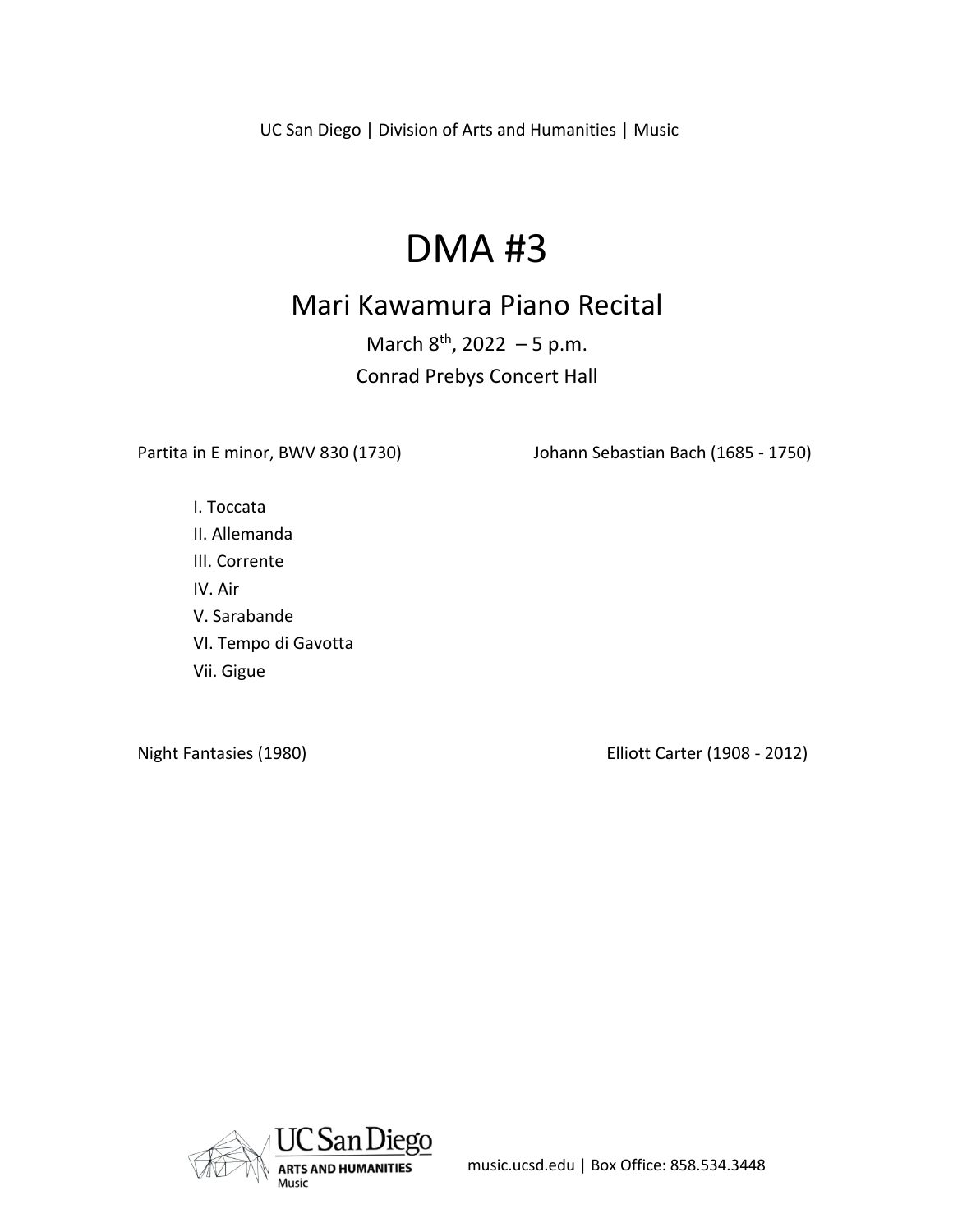#### UC San Diego | Division of Arts and Humanities | Music

#### J. S. Bach: Partita in E minor, BMW 830 (1730)

With the Partita No 6 in E minor Bach gives us one of his greatest masterpieces. It is a stupendous work on the grandest scale—one in which we feel his incredible strength of character, security, warmth of heart and deep faith. Here he is no longer writing for popular appeal but on the highest intellectual and emotional plane. The work opens with a Toccata where similar outer sections frame an extended fugue. Both the opening measure and the subject of the fugue make use of the 'sigh' motif (a descending appoggiatura) to add extra expressivity. By keeping the same basic tempo throughout the Toccata, unity is achieved (this seems to be called for by Bach as material from the first page later appears in the last episode of the fugue). The Allemande, with its poignant chromaticisms, is followed by a remarkable Corrente. One's fingers can take an almost physical pleasure in executing its mischievous syncopations with delicacy, rapidity and brilliance. A brief Air, with a surprising second ending, precedes the Sarabande—surely one of Bach's greatest creations. At first sight (or upon first hearing) this movement can seem baffling. It takes time to discover the framework beneath the profusion of notes, and to realize its emotional power. For me Bach is alone in this Sarabande—alone in communion with his maker in a dialogue that is at once sorrowful, hopeful, passionate, and at times exalted (the marvellous, brief modulations into major keys in bars 7, 8 and 30 interrupt the darkness with flashes of light). To go from deep inside Bach's inner world (and therefore our own) straight into the Tempo di Gavotta can come as a bit of a shock, but we can only marvel at how Bach immediately begins to dance—even in a minor key. This is not a true gavotte—it is much more like an Italian Giga in 12/8 time. In this, and in the concluding Gigue, the interpreter faces the problem of possible alteration of note values. Playing the semiquavers to coincide with the triplets gives the Tempo di Gavotta more bounce (as does the shortening of the first two notes in the right hand). There are two very different ways of playing the Gigue fugue. One is to play a version in triple metre, bringing it somewhat closer to a traditional jig; the other is to play it exactly as written, emphasizing its angularity. Bach really outdoes himself in this final Gigue, demanding the utmost in mental virtuosity from the player.

--Angela Hewitt